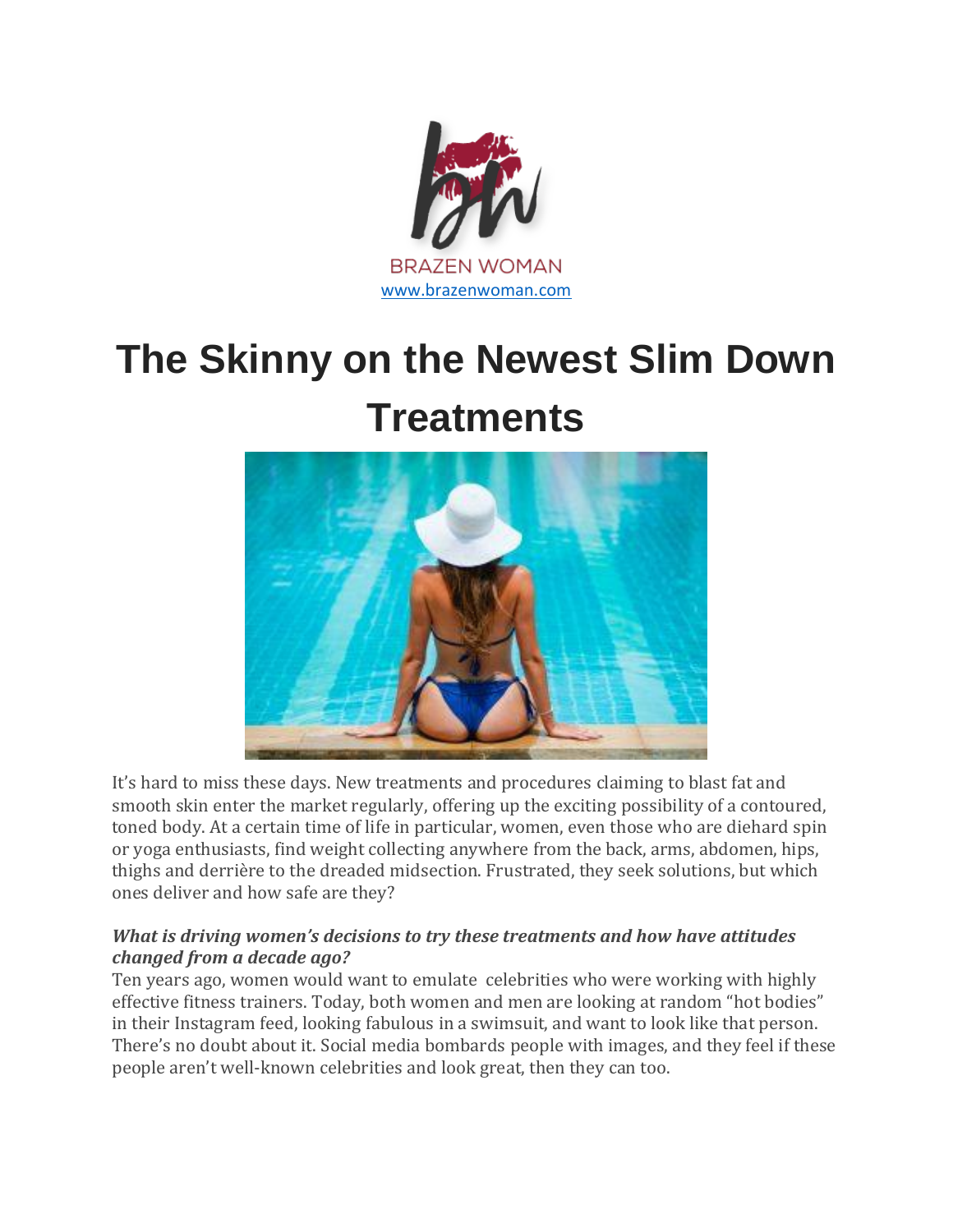#### *What are the most common frustrations when it comes to achieving their desired look?* Most people try their best to work out, watch what they eat and do what they can to take care of themselves, especially as they age. They notice, though, that after pregnancies, and hormonal and metabolism shifts that happen with age, gravity is winning. While men notice more fat around the waist and "breasts", women notice cellulite dimples in their thighs and buttocks, bra rolls, extra fat at the waist—despite maintaining their diet and exercise routines. How depressing is that?

The hard fact is: A workout routine at 45 will not yield the same results as 35; it becomes frustrating. Collagen production typically falls off a cliff at a certain point in the early 50s; this means treatments need to treat both fat deposits and skin tightening.

# *What is most important to know about slim down treatments?*

First and foremost, it's very important to approach any procedure with the facts and a realistic expectation of what's achievable, and required. Some women think they just will be magically transformed in just a few hours. In some cases, results are immediate, and in other cases, healing can take up to 2 to 3 months.

# *Now let's explore these treatments. What's the best one out there to deal with cellulite? It seems like most women struggle with cellulite.*

Cellulite is a very common issue women want a solution for, and fast. Cellulaze is a treatment that safely and effectively treats cellulite under local anesthesia with initial results appearing in one to four weeks, with significant results due to thickening collagen by four months. The 2-hour treatment involves an injection of a local anesthetic and wetting solution onto the cellulite, which is then zapped with a laser. This unique sidecutting laser removes the contracted fibrous bands responsible for the cellulite. Finally, the subdermal region is treated for increased collagen production. The result is tight, smooth, supple skin where the cellulite once was. Many women opt to get Cellulaze along with liposuction to address several concerns at once.

# *Now let's talk about liposuction. How has that treatment changed?*

There have been significant improvements over the years. Now, we have a much more precise method called Vaser Hi-Def LipoSculpture. This method is liposuction, but with techniques and tools that precisely suction out localized fat deposits from various parts of the body. This technique is used effectively, for example, in "sculpting" the washboard abs so desired by many. The fat that is harvested can then be used to fill out other areas of the body.

The differentiating factor between Vaser Lipo and traditional Liposuction is the preliminary step taken to break down the fat: ultrasound frequencies. The acronym Vaser stands for Vibration Amplification of Sound Energy at Resonance.